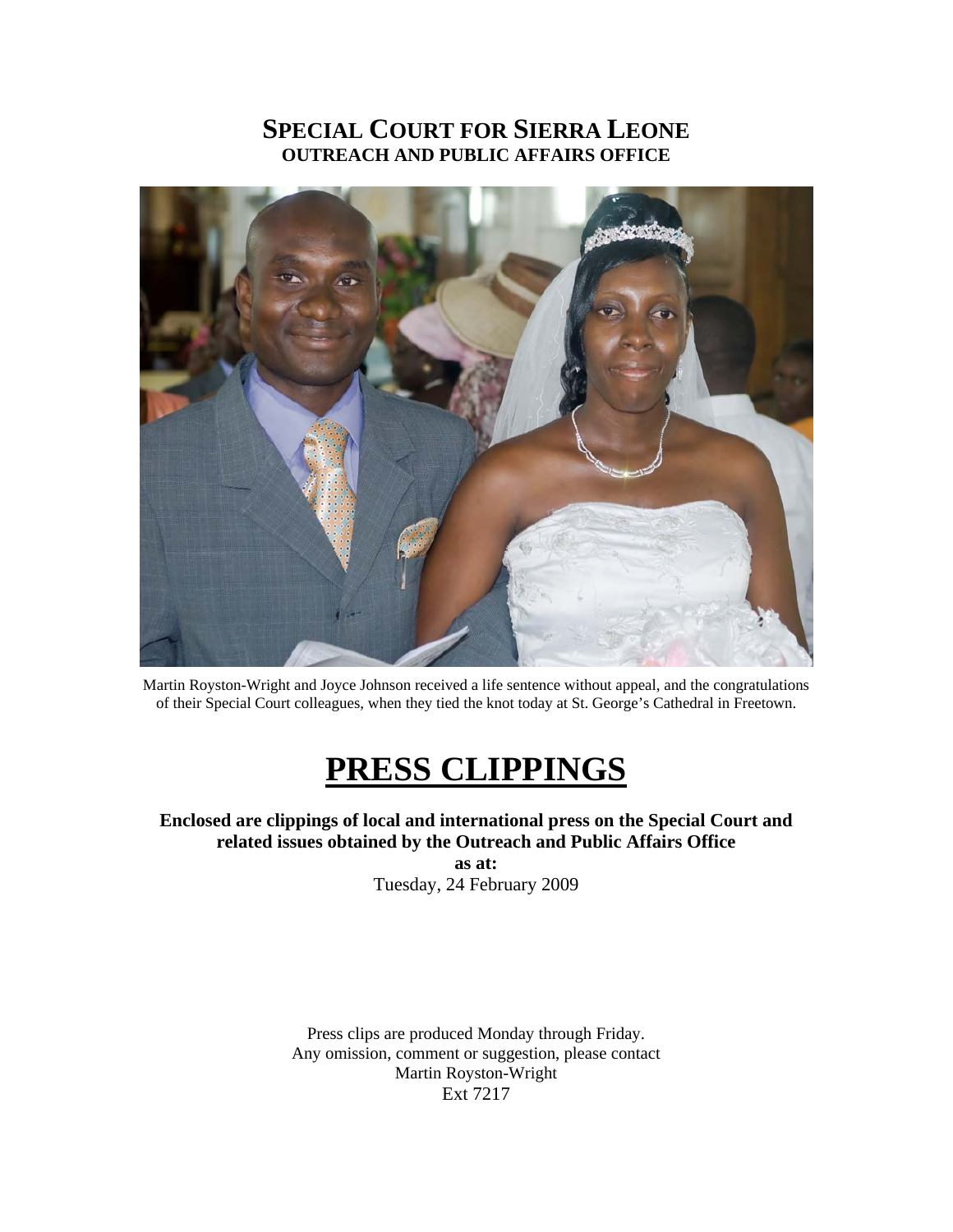| <b>Local News</b>                                                    |             |
|----------------------------------------------------------------------|-------------|
| Ernest Koroma Uncomfortable With International Justice / Spectator   | Page 3      |
| <b>International News</b>                                            |             |
| War crimes court to rule on 'blood diamond' rebels $\angle AFP$      | Pages 4-5   |
| Lack of funds may mean Liberia's Taylor freed: prosecutor / Reuters  | Pages 6-7   |
| Global Witness Says Charles TaylorAl Qaeda Operatives / New Liberian | Pages 8-9   |
| UNMIL Public Information Office Complete Media Summaries / UNMIL     | Pages 10-11 |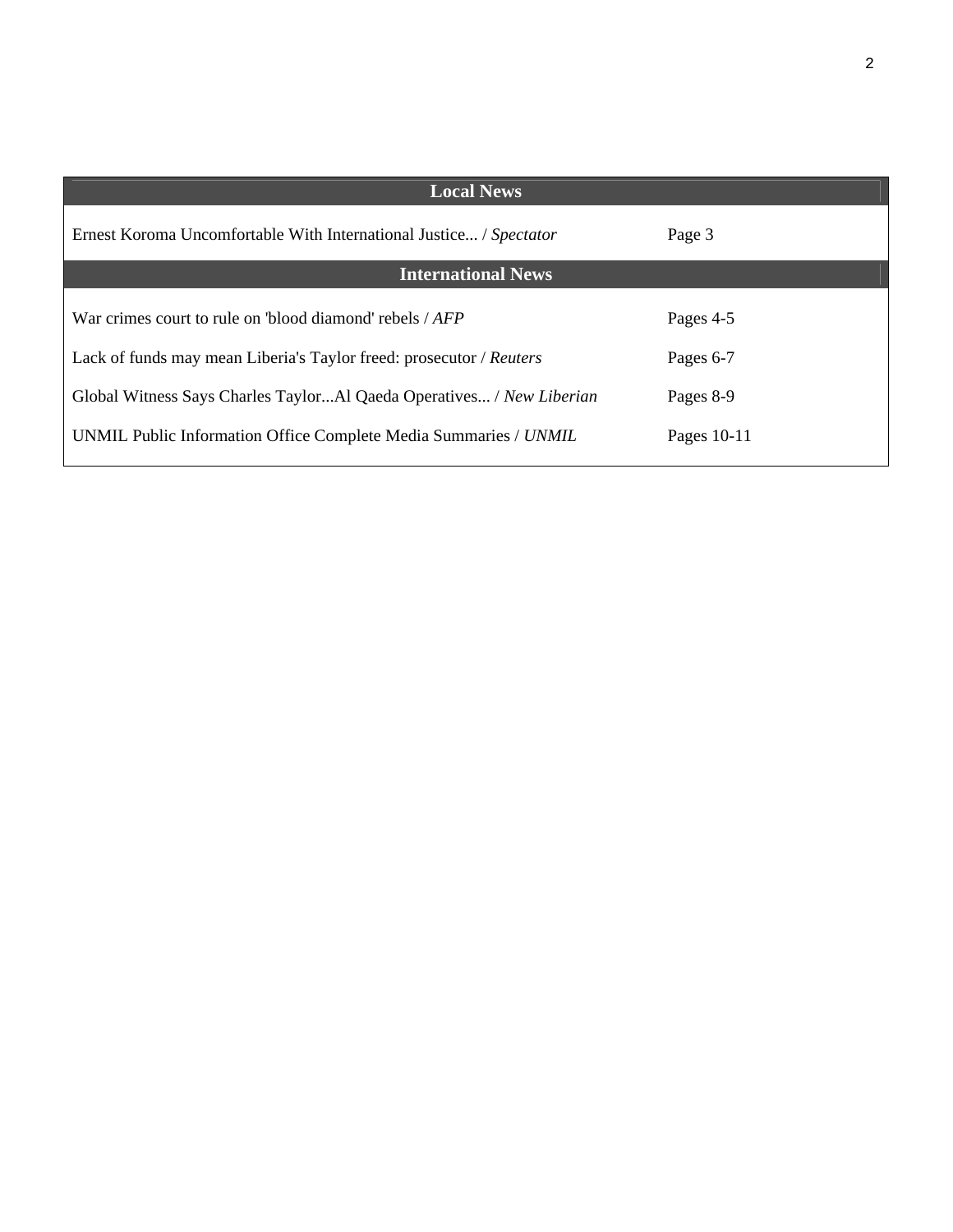# **Ernest Koroma Uncomfortable with International Justice but Special Court May Stay in Sierra Leone**

President Koroma wants international justice mechanisms and other organisations that keep a keen eye on the government's human rights record out of the country as soon as possible. This comes as Sierra Leoneans from all walks of life are complaining loudly about the state of the nation and various other hardships being suffered under the current APC government. The APC government is therefore eager to fall back on its Plan B - violence, thuggery, and outright intimidation of citizens who express any form of dissent just as they did in the 1970s and 1980s. But the APC government can hardly afford to implement their violent Plan B with the keen eyes of international justice (in the form of the Special Court) focused ever so much on Sierra Leone. So President Koroma has resorted to asking the Special Court to round up and leave Sterra Leone.

On Wednesday 18th February 2009 Members of the Management committee of the Special Court who are in Sierra Leone visited President Koroma at State House where they discussed issues pertaining the Court proceedings, President Koroma raised concern about the trial and wants a speedy end to it. According to a press release from State House President Koroma noted that although the trial of former Liberian Presidont Charles Taylor would have to continue in the Hague those within Sterra Leonean Jurisdiction would soon be ended hence the need for the Court to fold up."When this happens, we will put the legacy of the war behind us and move as a Nation", President Koroma said. We the PFOPLE OF SIERRA LEONE will never forget a group of Political Gangsters in the APC Government of 24 years that forced our brothers and sisters into the bush to fight each other.

According to Awareness Times of 20th February 2009, Chairman of the Committee Keith Morrill of Canada the Court is rounding up activities but there are other issues like setting up of the archives, en-

question of new evidences that should be dealt with. He continued by saying that the treaty that set up the Court would therefore need to be modified by Legislation and the Court's sponsors would continue with their contributions because the work is far from finish

According to a reliable source inside Special Court circles, the Court will con-

forcement of sentences and the tinue in Sierra Leone for now maybe for another five years because certain activities within the Country are tantamount to civil unrest and the UN will not sit and see their good work go in vain in this beautiful country. The political intimidation of the opposition, the activities of the TASK FORCE who were members of the fighting factions during the war, and the recent letter to the President and other stakeholders in the country from certain

quarters of the National Army, to name but a few, are all cause for concern. "From what we saw in Sterra Leone nothing can be taken for granted", he lamented. He told our man that if Charles Taylor the late Chief Hinga Norman, the late Foday Sankoh and others can be tried for crimes against Humanity, nobody regardless of your Political status will go unpunished.

> **Culled from The New People** Newspaper Online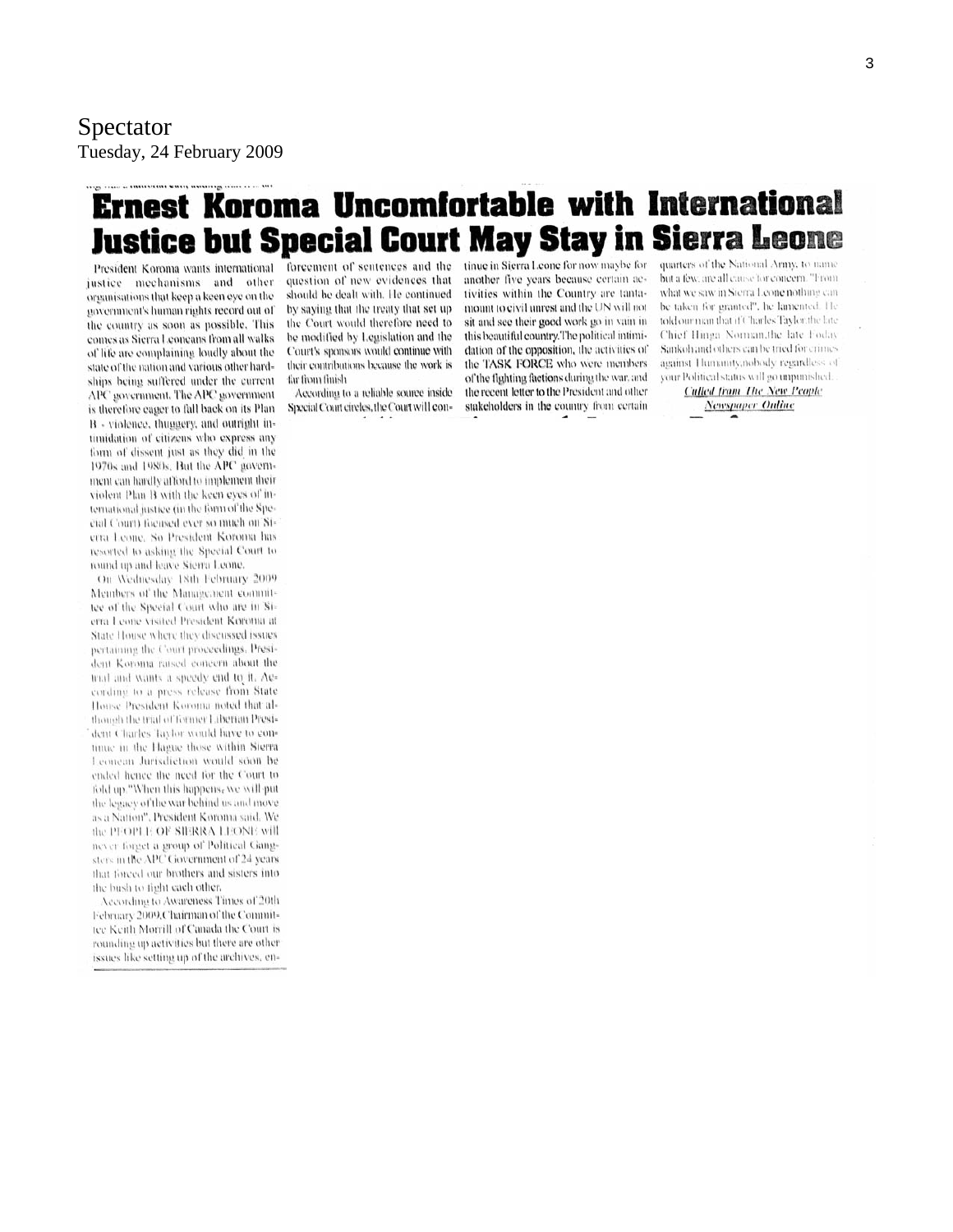# Agence France-Presse

Tuesday, 24 February 2009

#### **War crimes court to rule on 'blood diamond' rebels**

FREETOWN (AFP) — Sierra Leone's war crimes tribunal will hand down a verdict Wednesday against three rebel RUF commanders accused of carrying out a spree of killings, rapes and mutilations fueled by "blood diamonds."

The verdict is eagerly awaited by the victims, who still bear the psychological and physical scars of the rebels' atrocities.

"My expectation is to see justice done," 25-year-old Isatu Sillah, who was gang raped by teenage RUF fighters in 2001, told AFP.

The three senior commanders of the Revolutionary United Front (RUF), Issa Sesay, Morris Kallon and Augustine Gbao, face 18 counts of war crimes and crimes against humanity.

The accusations include murder, rape, sexual enslavement, cruel treatment, using child soldiers and attacks on UN soldiers during Sierra Leone's 1991-2001 civil war.

By the time the conflict ended, some 120,000 people were killed while tens of thousands were mutilated, their arms, legs, noses or ears cut off.

The three men have denied the charges against them.

On Wednesday the court will only rule on whether the suspects are guilty or not. The sentences, if guilt is found, will be issued at separate hearings.

Sesay, Kallon and Gbao were among the "most senior members of the RUF" and involved in a joint criminal enterprise with former Liberian president Charles Taylor to control the diamond fields of Sierra Leone to finance their warfare, according to prosecutors.

RUF rebels terrorised the civilian population of Sierra Leone. They killed and raped at will and forced people to work in the RUF-controlled diamond fields.

During the trial the 75 witnesses presented by the prosecution told harrowing tales of atrocities.

One witness recalled how he and his children were forced to watch how his wife was first gang raped by eight rebel soldiers before being killed. Another witness said he saw rebels force a young boy to have sex with a woman.

When he was unable to perform rebels "started slashing this fellow's private (parts) and slitting the lady's privates so this lady would not meet with any other individual in her life", he told the judges.

Another tactic favoured by the rebels was amputating hands and arms or carving the initials RUF into the bodies of their victims.

The RUF was notorious for using so-called Small Boys Units, boys forcibly recruited and issued with AK-47's. The child soldiers had a reputation of particular cruelty among the civilian population.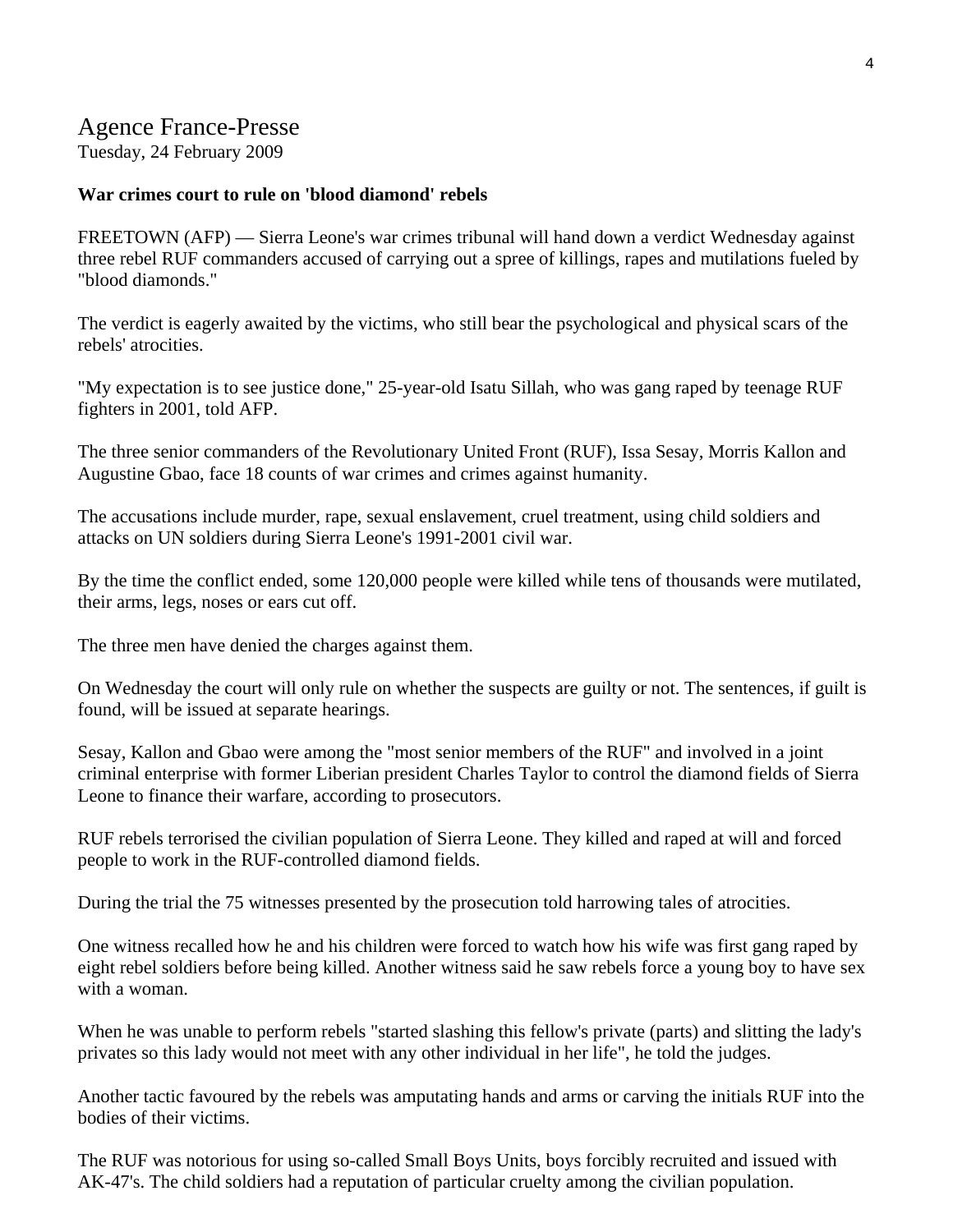The three RUF leaders were initially indicted along with the RUF's founder and close Taylor ally Foday Sankoh, who died in custody before the case ever came to trial.

Charles Taylor is currently on trial in a separate case before the Special Court for Sierra Leone, sitting in The Hague for those proceedings. He faces 11 counts of war crimes and crimes against humanity.

Sesay, 38, Kallon, 45, and 60-year-old Gbao went on trial in june 2004. Their defence says they are not responsible for the atrocities.

Sesay's lawyers have tried to cast him as a peacemaker because he signed the Lome peace agreement which ended the war.

Kallon and Gbao have both attacked the prosecution case and witnesses saying there was no evidence they were directly involved in atrocities.

Human rights organisations in Sierra Leone stressed the importance of a balanced verdict in the case.

"We expect a fair judgment (and) for the RUF to be treated fairly. The verdict should be beyond all reasonable doubt," said Charles Mambu of the Coalition of Civil Society and Human Rights.

The RUF case is the last of the three special court trials held in Freetown. The only trial still ongoing before the Sierra Leone tribunal is Taylor's case, which was moved to The Hague for security reasons.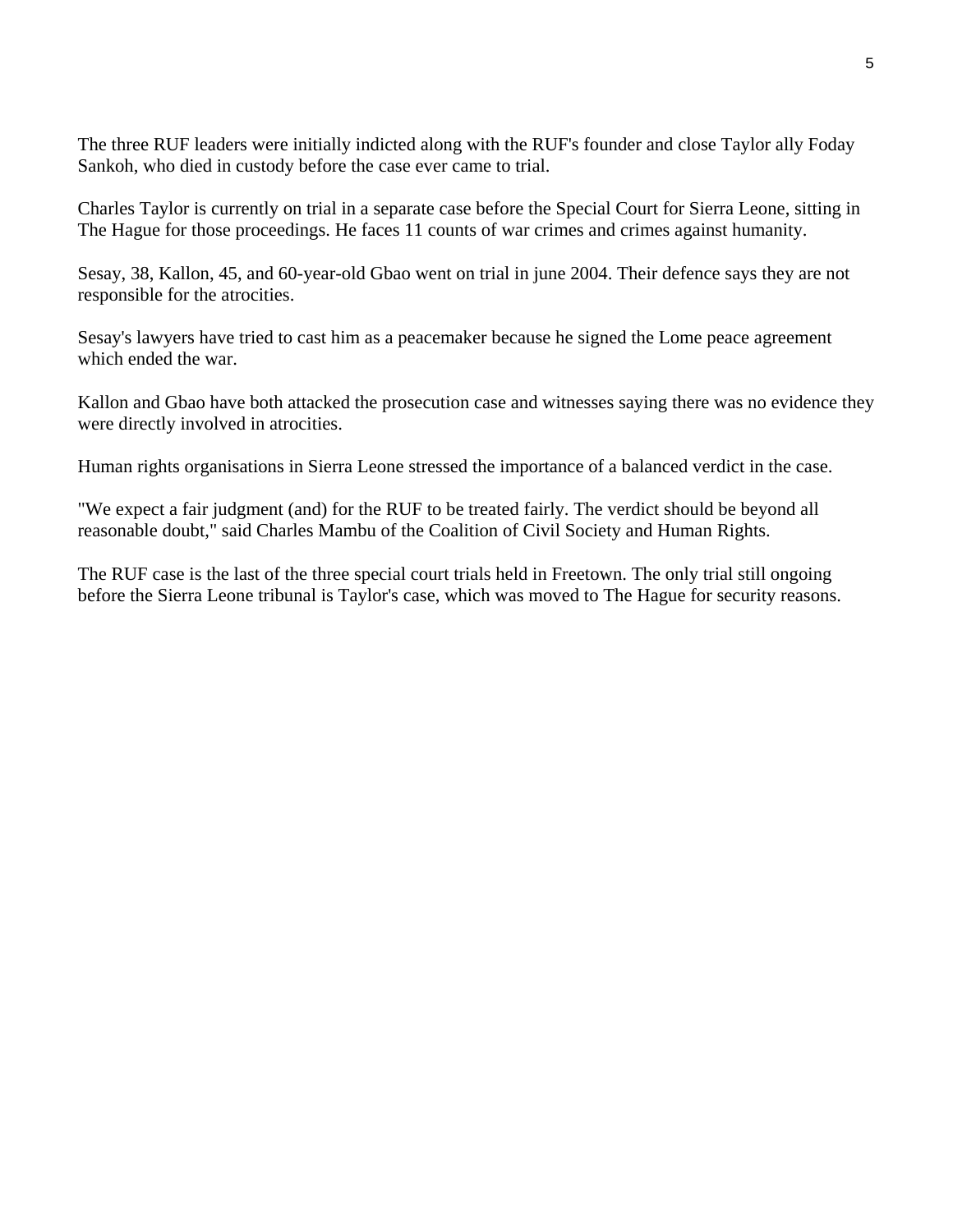# **Lack of funds may mean Liberia's Taylor freed: prosecutor**



By Katrina Manson

DAKAR (Reuters) - Former Liberian President Charles Taylor may walk free because the global financial crisis has cut donations to the court trying him for war crimes committed in neighbouring Sierra Leone, its chief prosecutor said.

The U.N.-backed Special Court for Sierra Leone, which is pursuing those held most responsible for atrocities during the country's 1991-2002 civil war, faces a budget shortfall of more than \$5 million from May, officials said.

"With the economic crisis continuing, to get funds is not easy ... If we run out, it is now possible the judges will have to release him. That's our real anxiety," Chief Prosecutor Stephen Rapp told Reuters in a phone interview late on Monday.

Taylor, a warlord in a civil war in Liberia and later president, is being tried in The Hague due to fears a local trial may threaten regional stability. He denies all 11 counts of crimes against humanity and other charges including rape, enslavement and conscripting child soldiers younger than 15.

The main section of the court sits in Sierra Leone's seaside capital Freetown and, together with the proceedings regarding Taylor in The Hague, is funded centrally.

Taylor's trial, which began in June 2007, involves the same Special Court judges and prosecutors and he would stay indicted even if freed for lack of funds for his detention. Rapp had said earlier this month a verdict could be expected early next year.

The Freetown session of the court is due to hand down its last verdict on Wednesday, in the trial of the three most senior surviving members of the rebel Revolutionary United Front (RUF).

The defendants may become the first people in the world convicted for attacks against peacekeepers and forced marriage.

The Special Court has already scored several legal firsts, ensuring the recruitment of child soldiers is now recognised as a crime under international humanitarian law, alongside forced marriage and acts of terrorism against civilians, Rapp said.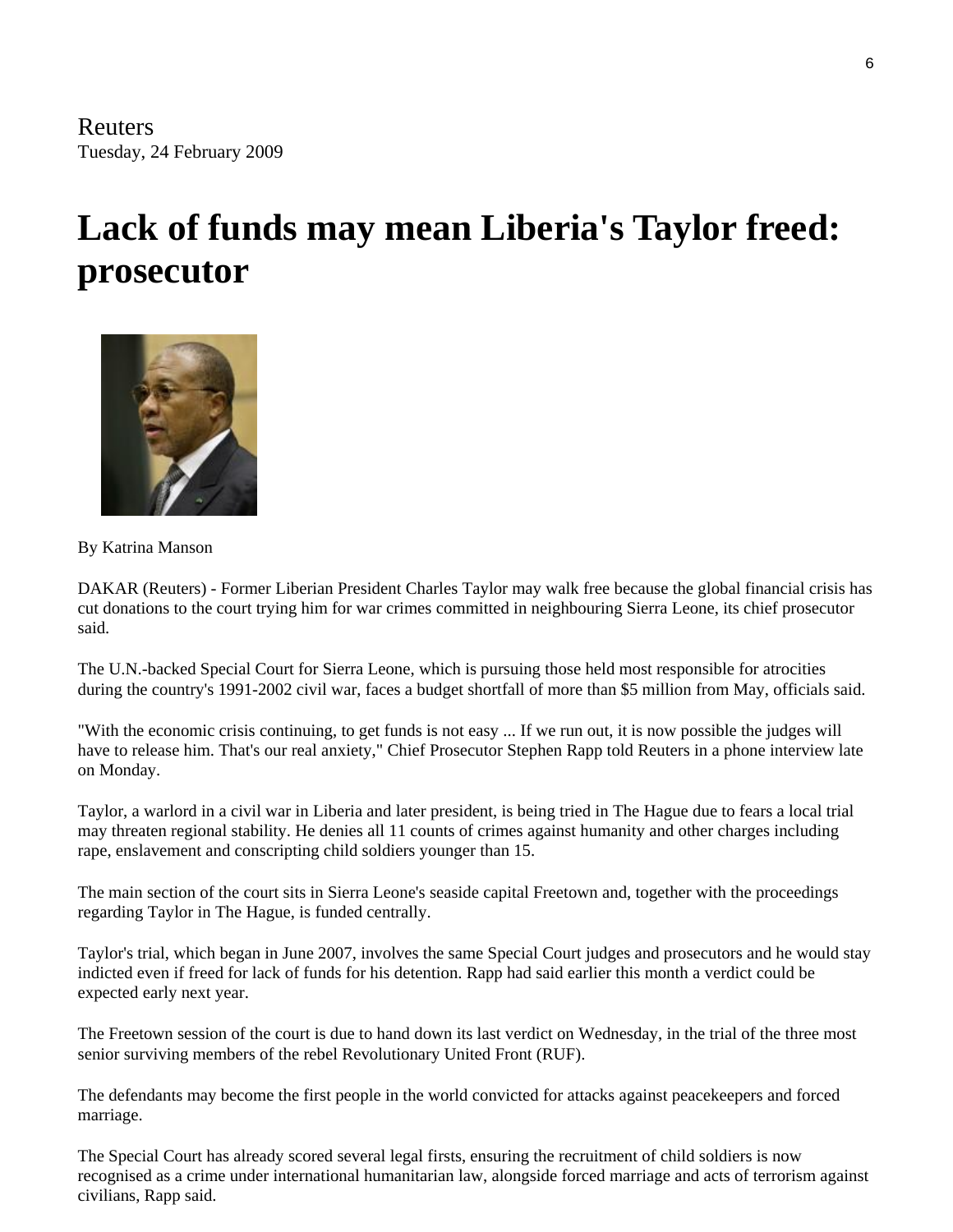"In terms of writing the law, this is one of the most active courts there's ever been," he said from Freetown.

#### "THE REALLY BIG ONE"

Of nine surviving indictees, five have already been convicted of war crimes. Four of the most senior indictees bar Taylor died or disappeared before they could be tried or judged.

"The really big one, we allege, is there in The Hague -- that's Charles Taylor," Rapp said.

"We allege he led the RUF into Sierra Leone in 1991 and was their effective leader for much of the conflict."

Drug-crazed rebels hacked off villagers' limbs with machetes and over 50,000 people were killed in Sierra Leone's 1991-2002 war, made infamous by the 2006 movie 'Blood Diamond'.

Officials fear lack of funds will jeopardise the court, the first of its kind, relying on voluntary contributions from donor governments to foot the entire bill for the proceedings, estimated to run to \$68.4 million for 2008-2010 alone.

"A few important donors have so far not been able to provide financial support to the Court or have provided less than in previous years," Court Registrar Herman von Hebel told Reuters.

"These countries include Ireland, France and Germany, as these have always been important donors to us, but there are other donors as well," he wrote in an email.

Britain's contribution of about 3 million pounds a year has slipped by \$1.6 million in value due to the pound's depreciation.

The court is now turning to "a few countries in the Middle East" for funding, as well appealing to U.S. President Barack Obama's new administration for speedy help to raise a further \$30m to see it through to the end of 2010, von Hebel said.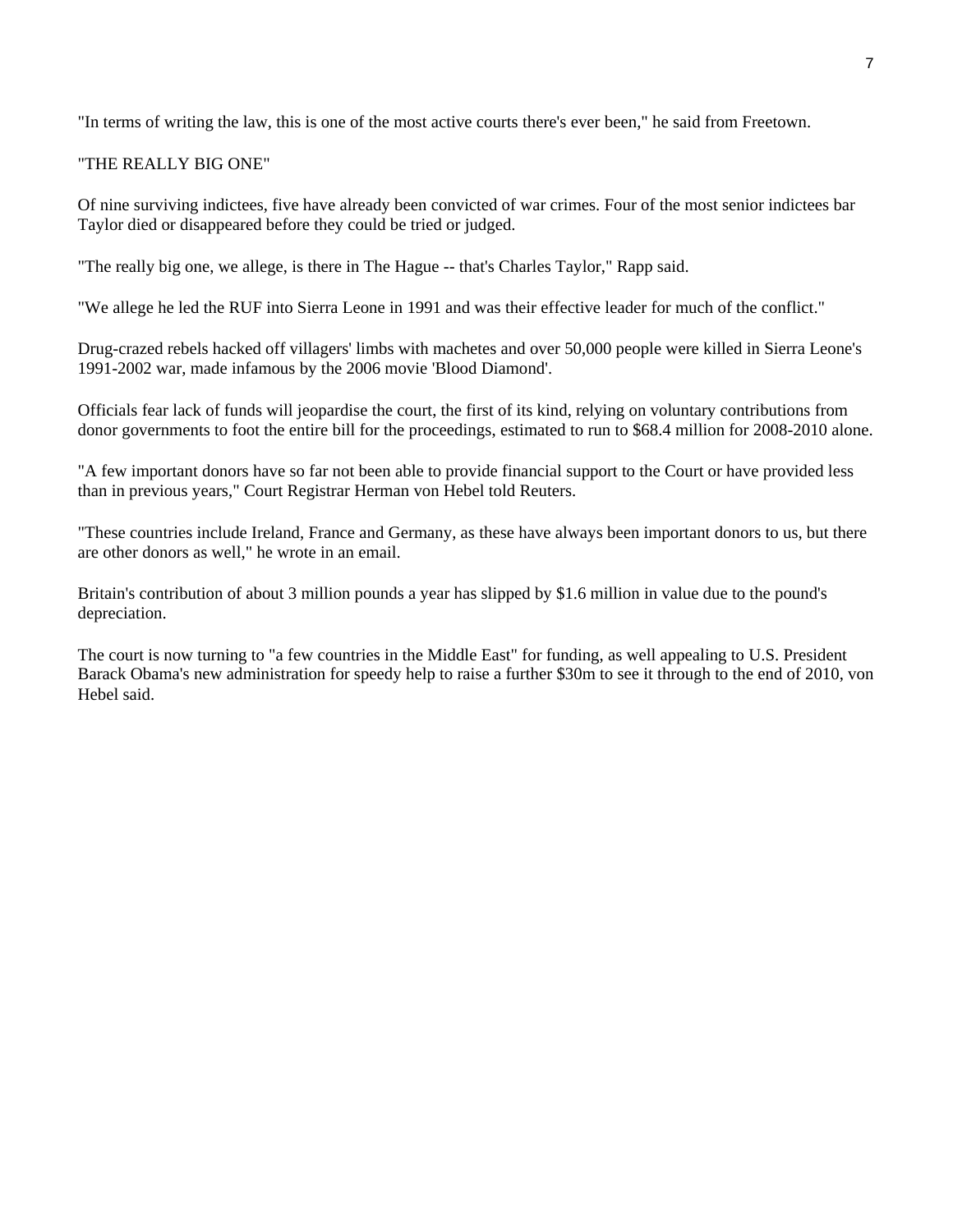New Liberian Sunday, 22 February 2009

#### **Global Witness Says Charles Taylor Received 1M to Harbor Al Qaeda Operatives in Liberia**

By Mambu James Kpargoi, Jr.,Monrovia

Liberia's former President Charles Taylor received a US\$1 million payment for arranging to harbor two al Qaeda operatives in Liberia soon after the September 11 terrorist attacks on the United States, Global Witness said.

The men, Ahmed Khalfan Ghailani and Fazul Abdullah Mohammed, both of whom were on the FBI's Most Wanted List of Terrorists, Global Witness said, were hidden at the Gbartala Base in Bong County.

Testifying Friday at the Economic Crimes Hearing of the Truth and Reconciliation Commission of Liberia (TRC), Patrick Alley, one of the directors of Global Witness said Al Qaeda's interest in Liberia and Sierra Leone goes back to the late 1990s, when the Taylor-backed RUF rebels were in control of the lucrative diamond fields of Sierra Leone.

Global Witness said in 1998, soon after the attacks on US missions in Africa, a senior al Qaeda financial officer, Abdullah Ahmed Abdullah, arrived in Monrovia. The group said that Abdullah was introduced to RUF leaders including Sam "Maskita" Bockarie, by Ibrahim Bah.

According to Mr. Alley, the same two al Qaeda operatives traveled to Liberia in March 1999 in order to establish a diamonds for arms deal and spent a few days scouting the RUF diamond fields in Sierra Leone, as well as meeting with Bockarie and giving him US\$100,000 in cash for a parcel of diamonds.

"By January 2001, employees of Aziz Nassour, who is associated with the Antwerp based diamond trading company ASA Diam, had established control over RUF diamonds in exchange for arms, and his control continued until November 2001."

Mr. Alley said Nassour along with his business associate and cousin Samih Osailly, were named in international criminal investigations as being involved in dealing in diamonds for al Qaeda but all three men denied the allegations. But he said that Nassour, though denying any illegal wrongdoing, admitted to being involved in the diamond trade in Sierra Leone and elsewhere and also admitted to attempting to do other business deals with President Taylor.

"In fact Nassour and Taylor are quite well acquainted. Eyewitnesses put Nassour and Taylor together for a July 2001 meeting at Harper Port in Maryland County near the border with Cote d'I voire, where much of Liberia's illicit weaponry arrives. There Nassour allegedly gave Taylor US\$200,00 to ensure his support for the ongoing diamond dealing," he said.

He said Global Witness research and investigations found that since 1993, al Qaeda was buying diamonds to make money and to commodify its assets, shifting them away from traditional bank accounts that are subjected to surveillance by financial authorities and are under threat of being frozen to less traceable commodities such as diamonds.

 Under the theme: "Economic Crimes, Corruption and the Conflict in Liberia: Policy Options for an Emerging Democracy and sustainable peace," the weeklong hearing addressed the contribution of economic crimes to the conflict including corruption and the illicit exploitation of natural resources.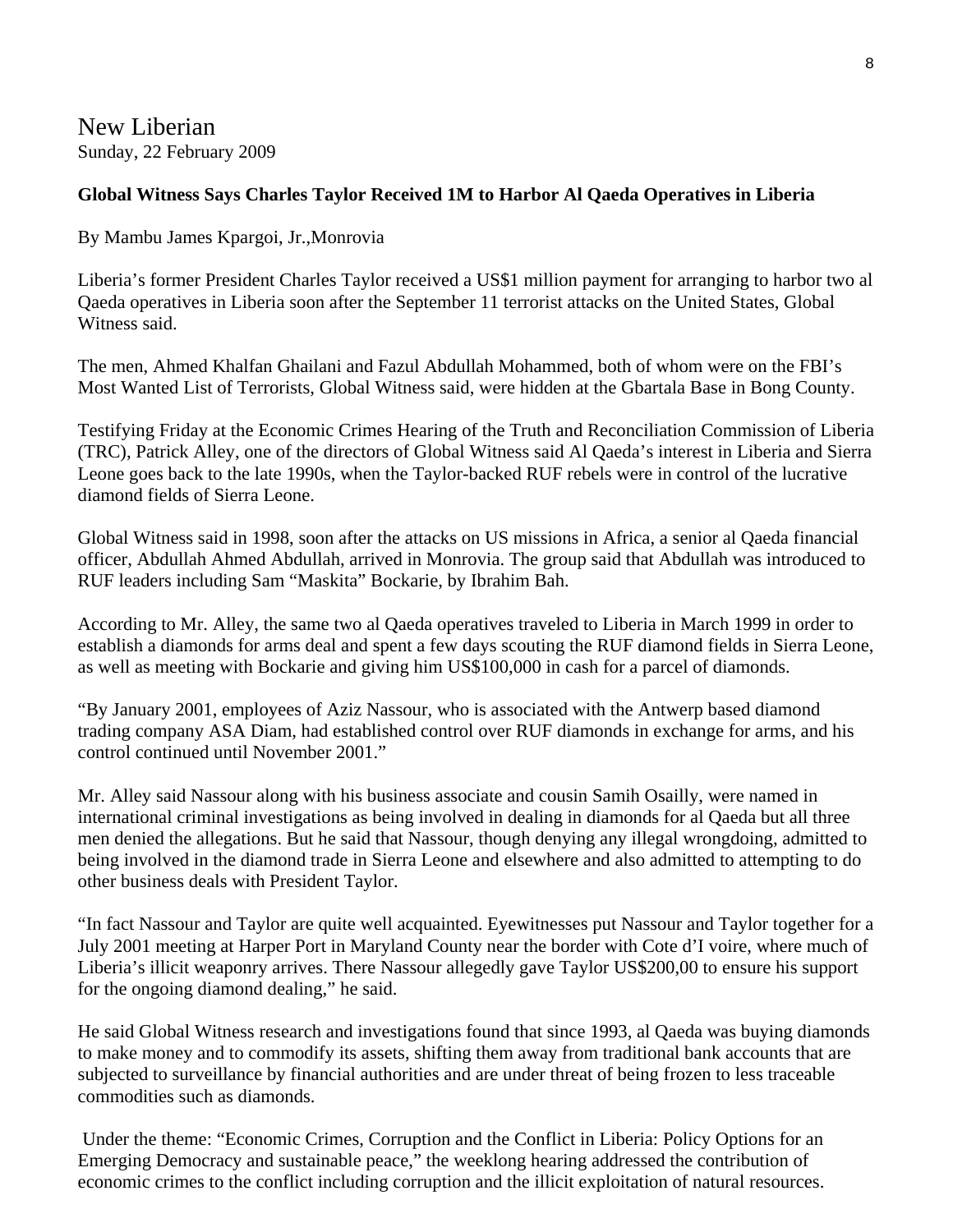The hearing also discussed the correlation between the extractive industry and the fueling of the conflict and appropriate policies aimed at reversing the unauthorized exploitation of the natural resources by individuals, groups and the government for purposes external to the national good.

Pursuant to the TRC Act of 2005, the commission is mandated to investigate gross human rights violations and violations of international humanitarian law as well as abuses that occurred, including massacres, sexual violations, murder, extra-judicial killings and economic crimes, such as the exploitation of natural or public resources to perpetuate armed conflicts during the period January 1979 to October 14, 2003.

The commission is mandated to determine whether these were isolated incidents or part of a systematic pattern; establishing the antecedents, circumstances, factors and context of such violations and abuses; and determining those responsible for the commission of the violations and abuses and their motives as well as their impact on victims.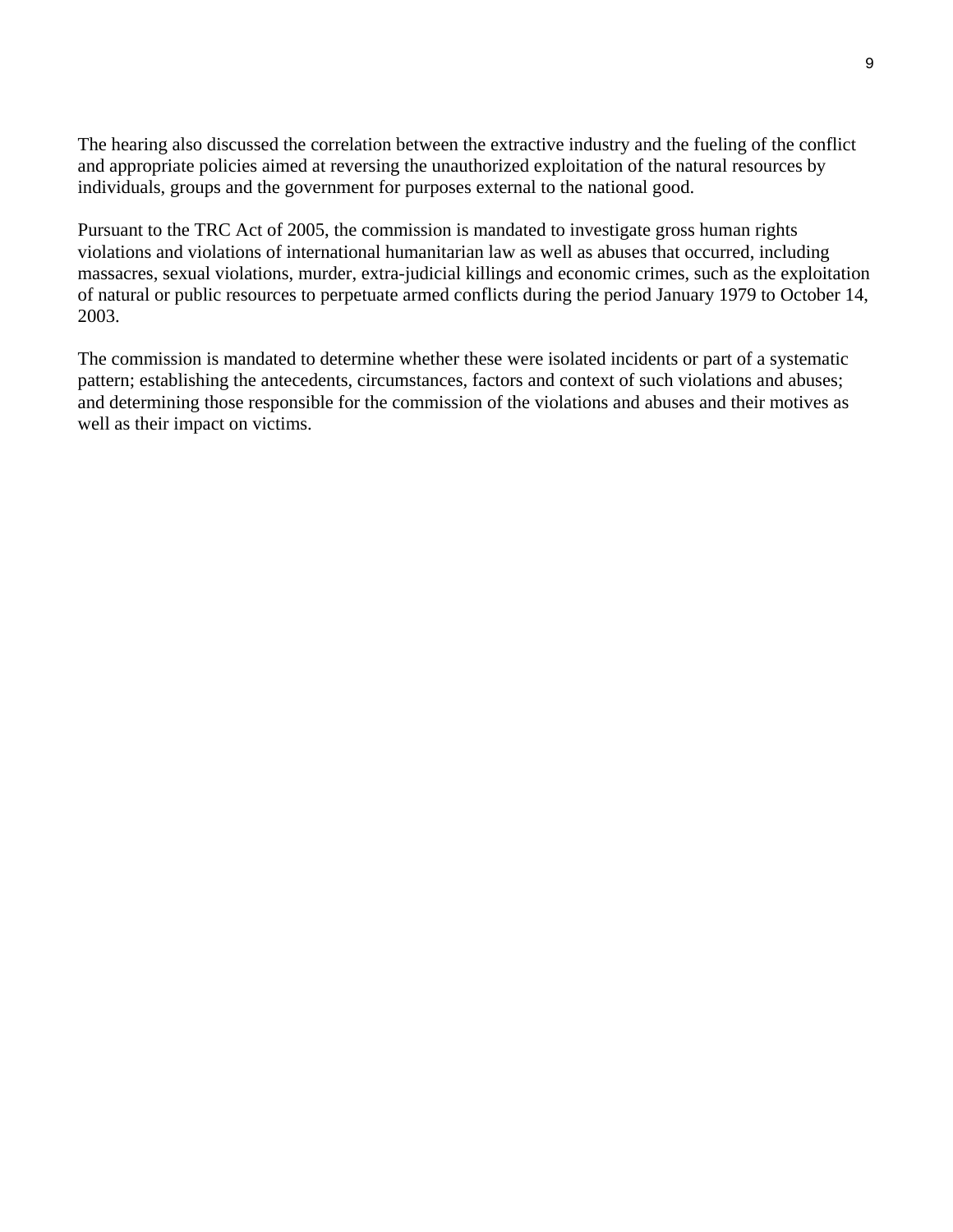

United Nations Mission in Liberia (UNMIL)

### **UNMIL Public Information Office Complete Media Summaries 23 February 2009**

*[The media summaries and press clips do not necessarily represent the views of UNMIL.]* 

#### **Newspaper Summary**

#### **Ex-President Taylor Colluded with al-Qaeda…Witness Tells TRC**

*(Daily Observer, Heritage, The News, The Informer, and The Monitor*)

- Testifying before the ongoing Truth and Reconciliation Commission (TRC) hearings, Patrick Alley, of Global Witness said ex-President Charles Taylor received a US\$1 million payment for arranging to harbor two al Qaeda operatives in Liberia soon after the September 11 terrorist attacks on the United States.
- Mr. Alley said Ahmed Khalfan Ghailani and Fazul Abdullah Mohammed, both of whom were on the FBI's Most Wanted List were hidden at the Gbartala Base in Bong County.

#### **GAC to Dispatch Auditors to 15 Counties**

*(The Inquirer, Public Agenda, The Monitor and Heritage)* 

The General Auditing Commission (GAC) says it will tomorrow begin dispatching its team of "supreme" auditors to the fifteen counties.

 A GAC release said the action is to enable the commission reach the completion of the Highly Indebted Poor Countries Initiative (HIPC) audit which is part of Prior Actions for direct donor support to the Government of Liberia budget and also a benchmark to secure complete debt relief.

#### **President Sirleaf Launches UNIFEM Flagship Report**

*(Public Agenda and The Inquirer)*

The United Nations Development Fund for Women (UNIFEM) in collaboration with the Ministry of Gender and Development has launched its flagship publication, Progress of the World's Women 2008/2009.

The report entitled, "Who Answers to Women? Gender and Accountability," shows that realizing women's rights and achieving the Millennium Development Goals (MDGs) depends on strengthening accountability for commitments to women and gender equality.

Speaking at the launch, President Ellen Johnson Sirleaf highlighted a number of notable achievements made in favor of women's empowerment in Liberia.

#### **President Sirleaf Reconstitutes Several Boards**

*(Heritage)*

President Ellen Johnson Sirleaf has reconstituted the Board of Directors of six public corporations of the country.

The corporations are the Liberia Electricity Corporation, the National Oil Company of Liberia, Forestry Development Authority, National Housing Authority (NHA), Liberia Petroleum Refining

Company(LPRC) and the Liberia Telecommunication Corporation(LTC).

Meanwhile, the President has dismissed the Deputy Director General of the General Services Agency, Mr. Richard Fallah replacing him with Mr. Alexander Kromah.

#### **Senate Poise to Probe Jallah Town Road Project**

*(Heritage)*

The Liberian Senate has mandated its Public Works committee to investigate circumstances surrounding the demolition and reconstruction of the newly constructed Jallah Town Road.

The road project cost government US\$1 million but less than 11 months following its completion the road has been declared faulty and is now being rebuilt by Chinese engineers.

The Jallah Town road project was designed and implemented by engineers from the Public Works